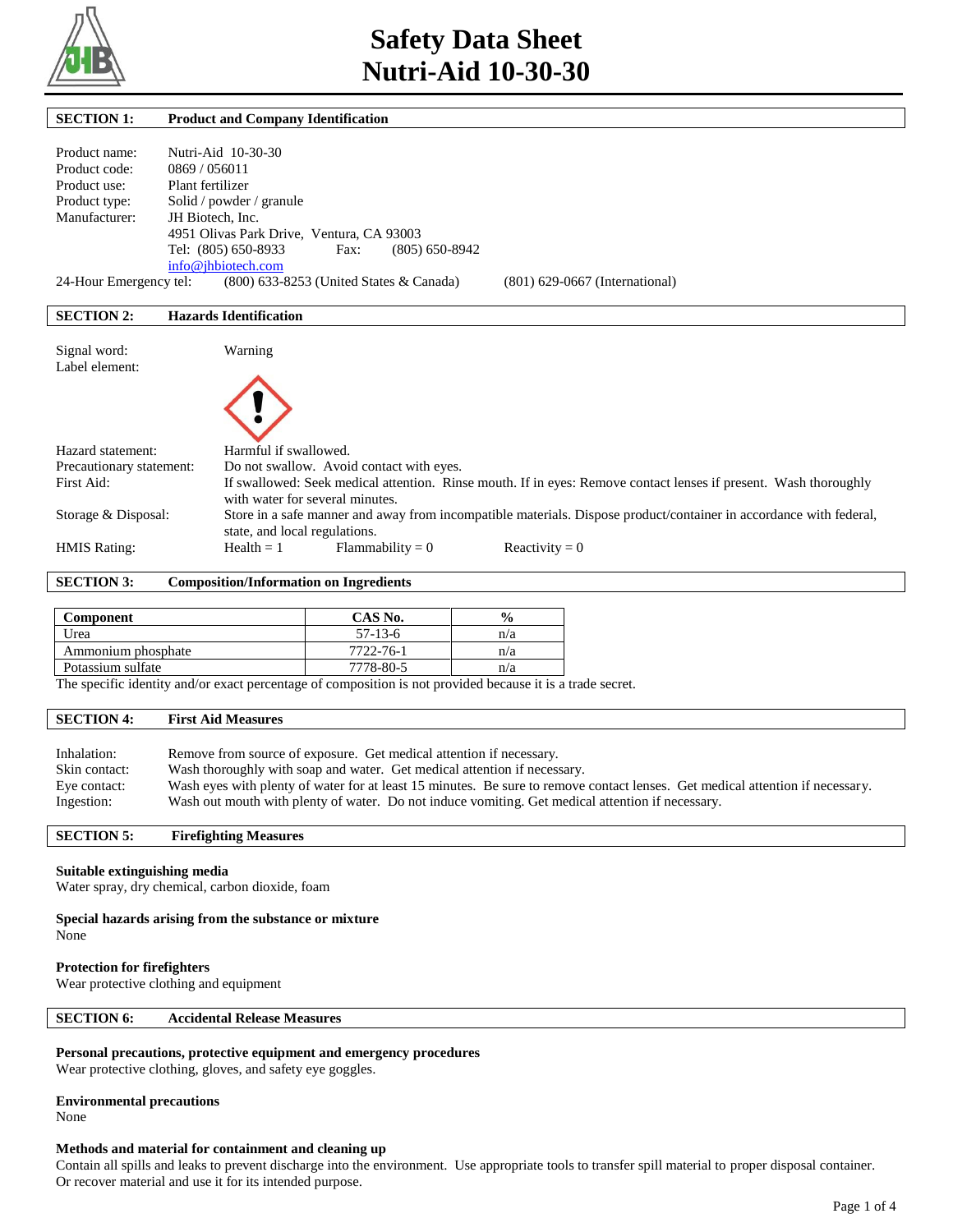

**SECTION 7: Handling and Storage** 

# **Precautions for safe handling**

Avoid overheating or freezing

#### **Conditions for safe storage, including any incompatibilities**

Store in a cool, dry, well-ventilated area away from direct sunlight. Store away from incompatible materials.

| <b>SECTION 8:</b><br><b>Exposure Controls/Personal Protection</b> |
|-------------------------------------------------------------------|
|-------------------------------------------------------------------|

#### **Exposure controls**

Product has no occupational exposure limits. Avoid inhaling dusts or vapors. Practice good industrial hygiene and safety.

|                       | OSHA PEL (8 hr TWA) | NIOSH REL (10 hr TWA) | ACGIH Threshold Limit Value (8 hr TWA) |
|-----------------------|---------------------|-----------------------|----------------------------------------|
| Nuisance dust (total) | $15 \text{ mg/m}^3$ | n/a                   | n/a                                    |
| Nuisance dust (resp)  | 5 mg/m <sup>3</sup> | n/a                   | n/a                                    |

# **Personal protection**

| Eye protection:         | Eye protection is not required. To avoid contact with eyes, use safety eye goggles.       |
|-------------------------|-------------------------------------------------------------------------------------------|
| Skin protection:        | Wear protective clothing as necessary to minimize contact. Use chemical resistant gloves. |
| Respiratory protection: | Not required. Wear approved respiratory equipment if necessary.                           |

# **SECTION 9: Physical and Chemical Properties**

#### **Information on basic physical and chemical properties**

| Appearance                     | Off white powder                       | Vapor pressure                   | Not applicable   |
|--------------------------------|----------------------------------------|----------------------------------|------------------|
| Odor                           | No odor                                | Vapor density                    | Not applicable   |
| pH                             | Not applicable                         | <b>Relative density</b>          | $1.30$ g/ml      |
| <b>Physical state</b>          | Solid                                  | <b>Solubility</b>                | Soluble in water |
| Melting point / Freezing point | > $100^{\circ}$ C / 212 <sup>o</sup> F | <b>Partition coefficient</b>     | Not applicable   |
| <b>Boiling point</b>           | Not applicable                         | <b>Auto-ignition temperature</b> | Not applicable   |
| <b>Flash point</b>             | Not applicable                         | <b>Decomposition temperature</b> | Not applicable   |
| <b>Evaporation rate</b>        | Not applicable                         | Viscositv                        | Not viscous      |
| <b>Flammability</b>            | Non-flammable                          | <b>Explosive properties</b>      | Non-explosive    |
| <b>Explosive limits</b>        | Not applicable                         | <b>Oxidizing properties</b>      | Oxidizer         |

**SECTION 10: Stability and Reactivity** 

# **Reactivity**

None

# **Chemical stability**

Product is stable.

# **Possibility of hazardous reactions**

Under normal conditions, hazardous reaction will not occur.

**Conditions to avoid** Avoid heat

# **Incompatible materials**

Not available

# **Hazardous decomposition products**

Ammonia, Nitrogen oxides

# **SECTION 11: Toxicological Information**

# **Information on toxicological effects**

| Acute toxicity:  | Harmful if swallowed                    |
|------------------|-----------------------------------------|
| Irritation:      | May cause eye or respiratory irritation |
| Corrosivity:     | Not known to be corrosive.              |
| Sensitization:   | Not known to cause sensitization        |
| Dose toxicity:   | Not known to be toxic                   |
| Carcinogenicity: | Not known to be carcinogenic            |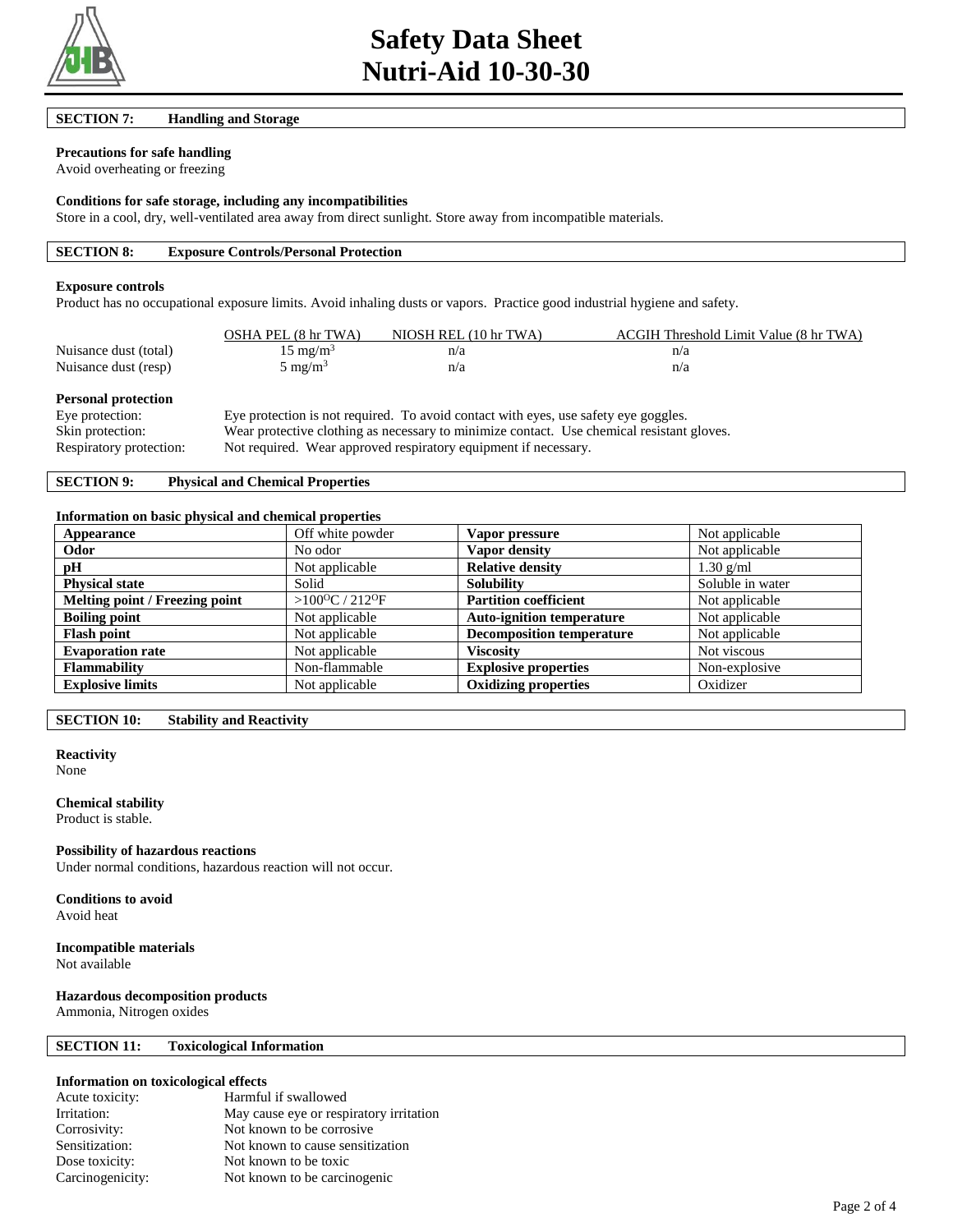

# **Safety Data Sheet Nutri-Aid 10-30-30**

Mutagenicity: Not known to be mutagenic

Reproductive toxicity: Not known to cause reproductive harm

# **SECTION 12: Ecological Information**

**Ecotoxicity** Not hazardous

**Persistence and degradability** Not available

**Bioaccumulative potential**

Not available

## **Mobility in soil**

Soluble in water and may disperse in soil.

**SECTION 13: Disposal Considerations** 

## **Waste treatment methods**

Dispose of product in accordance with federal, state, and local regulations. Consult with qualified representative for proper disposal or treatment.

**SECTION 14: Transport Information** 

## **DOT**

Not regulated by U.S. DOT as hazardous material.

| UN number:                    | Not applicable |
|-------------------------------|----------------|
| UN proper shipping name:      | Not applicable |
| Transport hazard class(es):   | Not applicable |
| Packing group:                | Not applicable |
| Environmental hazards:        | Not applicable |
| Special precautions for user: | Not applicable |

**IATA**

Not dangerous goods

## **IMDG**

Not dangerous goods

# **SECTION 15: Regulatory Information**

## **CERCLA**

This product does not contain any substance regulated as a hazardous substance under the Comprehensive Environmental Response Compensation and Liability Act (CERCLA) (40 CFR 302).

## **SARA 311/312 Hazards**

| Acute Health Hazard:               | No |
|------------------------------------|----|
| Chronic Health Hazard:             | No |
| Fire Hazard:                       | No |
| Sudden Release of Pressure Hazard: | No |
| Reactive Hazard:                   | No |

## **SARA 313**

This product does not contain any material that is subject to reporting levels established by SARA Title III, Section 313.

# **Subject to "Right-To-Know" legislation in the following states**

This product contains one or more substances subject to Right To Know.

Massachusetts: None

New Jersey: Potassium sulfate (CAS# 7778-80-5) Urea (CAS # 57-13-6)